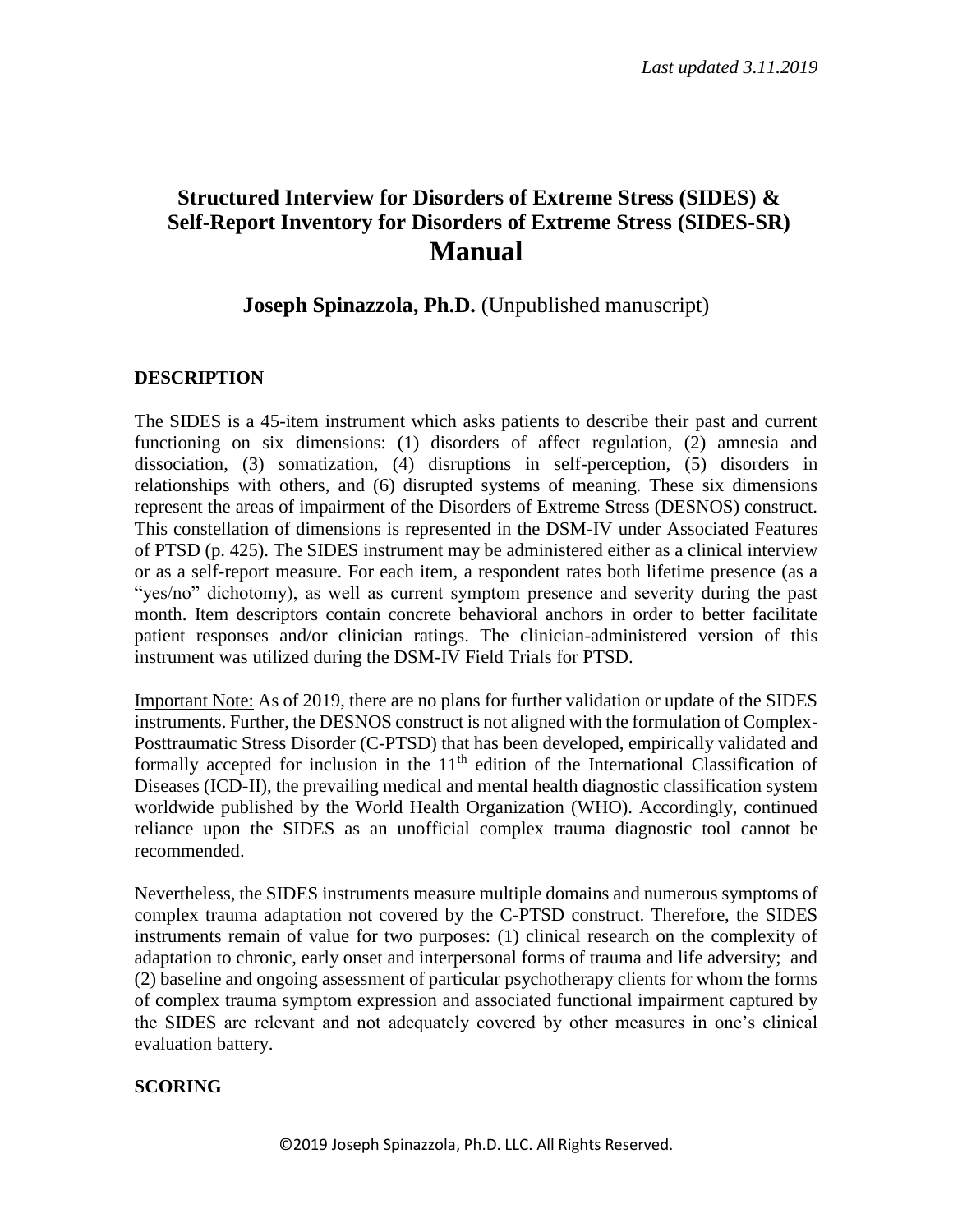The SIDES can be scored in one of two ways: (a) as a diagnostic tool to assess the presence and clinical weighting of clinically significant symptomatology within and across each of the six dimensions of DESNOS; and (b) as a continuous measure of DESNOS symptom severity.

### *Diagnostic Scoring:*

Detailed instructions for this scoring approach are listed on the SIDES Data Entry Sheets provided in this packet and can be found immediately following each of the two SIDES instruments. Lifetime presence is rated on a yes/no dichotomy, and presence of symptoms during the past month is rated on a numerical scale ranging from 0 to 3. Respondents or clinician raters may also endorse an item as "Not applicable", indicated with a rating of 4 on the measure. In general, endorsement of an item at 2 or above is considered indicative of a clinical level of severity. This scoring approach was based on the scoring of the SCID (the Structured Clinical Interview for DSM-IV Disorders), in which an item scored "1" is considered subclinical, a "2" is considered to be at a clinical level of impairment, and a "3" is considered to be severe.

Diagnostic scoring is recommended to ascertain whether an individual meets clinical threshold for each of the 6 DESNOS domains and then for the total scale (i.e., the presence of all 6 domains indicates presence of overall DESNOS). For example, as indicated in the detailed scoring instructions, for a respondent to meet criteria for domain *I: Alteration in Regulation of Affect and Impulses* one needs to meet criteria for subscale *I. a. Affect regulation* in addition to at least one of the other five subscales (b - f) of this domain. In turn, to meet criteria for subscale *I. a. Affect regulation*, at least 2 items within this subscale must be scored "2 or above" (i.e., 2 or 3, as a score of 4 indicates that this item is not applicable to the respondent). To meet criteria for subscale *I. b. Modulation of Anger*, at least 2 items within this subscale must be scored "2 or above." To meet criteria for subscales *I. c. through I. f.*, at least 1 item within a given subscale must be scored "2 or above." And so on until each of the current presence of clinically significant symptoms within each of the six domains has been ascertained.

Concurrent presence of all six domains of SIDES indicates that the respondent meets criteria for the overall DESNOS construct. Based upon unpublished instrument validation analyses conducted by Drs. Joseph Spinazzola, it is recommended that the Structured Clinical Interview version of this scale (SIDES) be used when possible to assess diagnostic presence of DESNOS domains. Conversely, clinical research samples administered the Self-Report version of this scale (SIDES-SR) have been found to underreport DESNOS symptoms related to affect dysregulation and modulation of anger compared to clinician rating of these items. Accordingly, the SIDES-SR appears to lack adequate sensitivity for solo use as a diagnostic tool.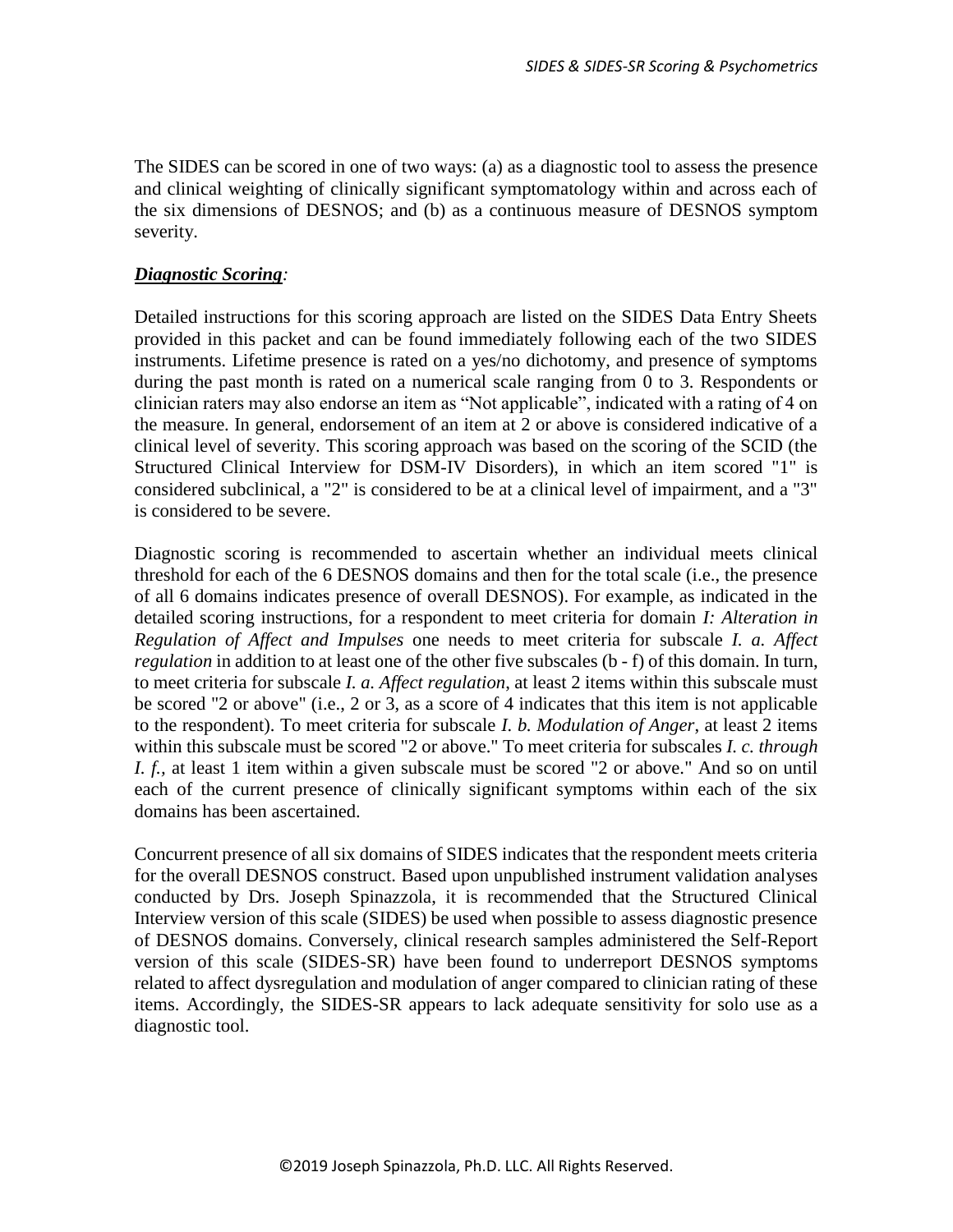Note: The diagnostic scoring approach described in detail on the SIDES Data Entry Sheets provides clinically weighted scores of current DESNOS symptoms. Subscale scores are obtained by first converting any item scored "1" or "4" into "0." Next, all items within a given subscale are averaged. Finally, current domain severity scale scores are obtained by averaging the set of averaged subscale totals within each domain. Resulting scores provide a clinical weighting of current DESNOS symptomatology within each of the six DESNOS domains. Given the clinical cutoff based method of item conversion used in this scoring procedure (i.e., items endorsed at the clinical subthreshold level of "1" are recoded as "0" and thus not used in the computation of subscale averages), it is not recommended that diagnostic scoring be used to compute symptom severity scores for DESNOS as may be desired for purposes of select clinical research as well as routine clinical assessment and ongoing symptom monitoring over the course of psychotherapy. Instead, it is recommended that the Symptom Severity scoring approach described below be employed in these instances.

### *Symptom Severity Scoring:*

The SIDES can also be scored as a continuous measure of the current symptom severity of each DESNOS dimension as well as overall DESNOS. Measurement of DESNOS symptom severity may often be desired for clinical research purposes and can be computed in addition to or in place of estimates of current diagnostic presence described above. Data entry sheets and score sheets for symptom-severity based scoring of the SIDES instruments are not provided. Individuals interested in computing SIDES severity can do so via creation of a simple data file using any of a number of widely available database software packages (e.g., Microsoft Excel; SPSS). Subscale scores can be obtained by first converting any item scored as *Not Applicable* (i.e., "4") into "0." Next, compute the sum of all items within a given subscale. Finally, obtain current domain severity scale scores by summing the set of subscale totals within each domain. Resulting domain scores provide an index of current DESNOS symptom severity within each of the six DESNOS domains. Total DESNOS severity can then be ascertained by summing the total scores for each of the six DESNOS domains. Accordingly, the total score on the overall scale can range from zero to 135 (45 items x maximum score of 3 per item). It is recommended that this symptom severity approach to scoring is used as the primary scoring approach whenever using the self-report version of the SIDES. Mean DESNOS dimension and full-scale scores--from clinical research and outpatient treatment samples-- derived using this scoring approach on the SIDES and SIDES-SR are provided in Tables 1-3 below.

The symptom severity approach to scoring the SIDES instrument also allows for the comparison of relative severity of symptoms across the six DESNOS domains. This can be achieved by first dividing each subscale score derived above by the total number of subscale items (i.e., averaging of subscale item scores following conversion of "4"'s to "0"'s) and then dividing each domain score by the total number of subscales for that domain (i.e., averaging of subscale scores for each domain).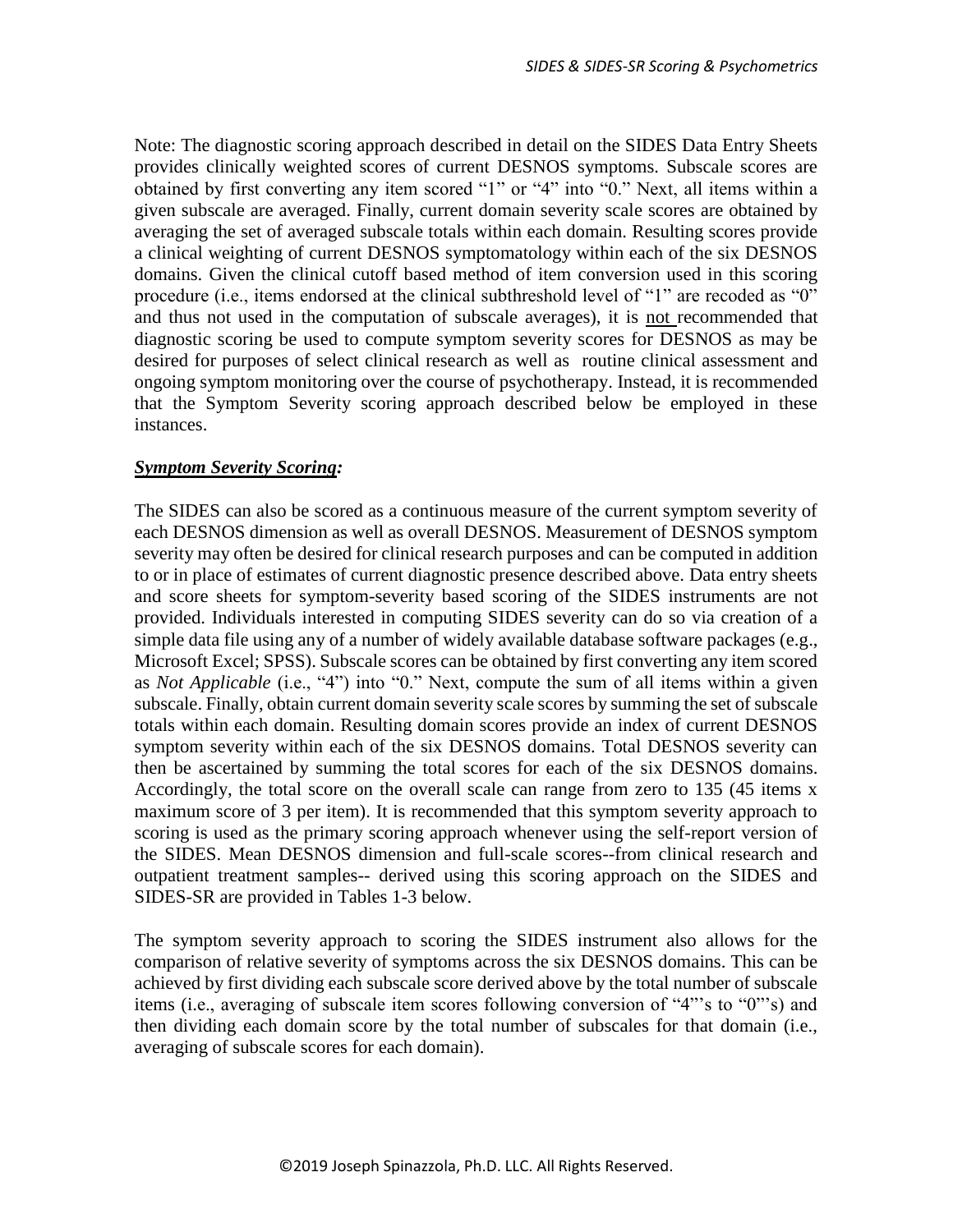#### **Psychometric Properties:**

Various studies have examined the reliability and validity of the SIDES instrument. During the DSM-IV Field Trials, the interview version of the SIDES, utilized as a dichotomous measure, demonstrated both good inter-rater reliability (Kappa = .81) as well as internal consistency (coefficient alpha ranged from .53 to .96) (Pelcovitz et al., 1997). Internal reliability has also been evaluated in an ongoing PTSD treatment-outcome study (Bessel van der Kolk, Primary Investigator). In a sample of 84 research study participants with a history of diverse trauma, internal consistency for the full interview scale (Alpha = .86) and the affect regulation subscale (Alpha = .71) were adequate (Spinazzola & van der Kolk, in preparation). Remaining subscales demonstrated coefficient alphas ranging from .41 to .69, suggesting that interpretation of these domains in a continuous fashion should be done with caution. Internal consistency of the self-report measure was assessed on a sub-sample of 61 research study participants. Full-scale internal consistency was high (alpha = .93) for the self-report measure, and all subscales with the exception of somatization (Alpha  $= .68$ ) demonstrated strong internal consistency (alphas ranged from .74 to .82). These results suggest that the self-report measure may be reliably interpreted in a continuous fashion, although the somatization subscale should be interpreted with caution.

Validity of this instrument has been assessed in a number of ways. Convergent validity of the SIDES interview with the self-report measurement was assessed on a sample of 56 research study participants with diverse trauma histories. Significant correlations were found between the two measures on all subscales and on overall scores, with subscale correlation coefficients (Pearson r) ranging from .60 to .78, and a full-scale correlation coefficient of .86, indicating 74% shared variability between these two measures. Convergent and discriminant validity were further assessed on a subsample of 40 research study participants. Each participant was administered the self-report and interview versions of the SIDES as well as self-report (DTS) and clinical interview measures (CAPS) of DSM-IV PTSD symptoms, and a multi-trait, multi-method matrix was constructed. The matrix supported both the convergent and discriminant validity of the SIDES instruments, with the self-report and interview measures correlating more strongly with each other  $(r = .85)$  than with either the self-report or interview measures assessing PTSD symptoms (correlation coefficients range: .51 to .62).

Several studies have been conducted which support the construct validity of the SIDES instrument. In a combined community and clinic sample of respondents, higher lifetime and current incidence of impairment in domains assessed by the SIDES instrument was found in individuals with histories of PTSD as compared with individuals with no history of PTSD (van der Kolk et al, 1996). Similarly, presence of these symptoms discriminated rape victims with chronic PTSD from anxiety disorder and depressed controls (Spinazzola et al., 1994). Further support for construct validity was demonstrated in a study comparing research participants meeting criteria for PTSD with those participants who met criteria both for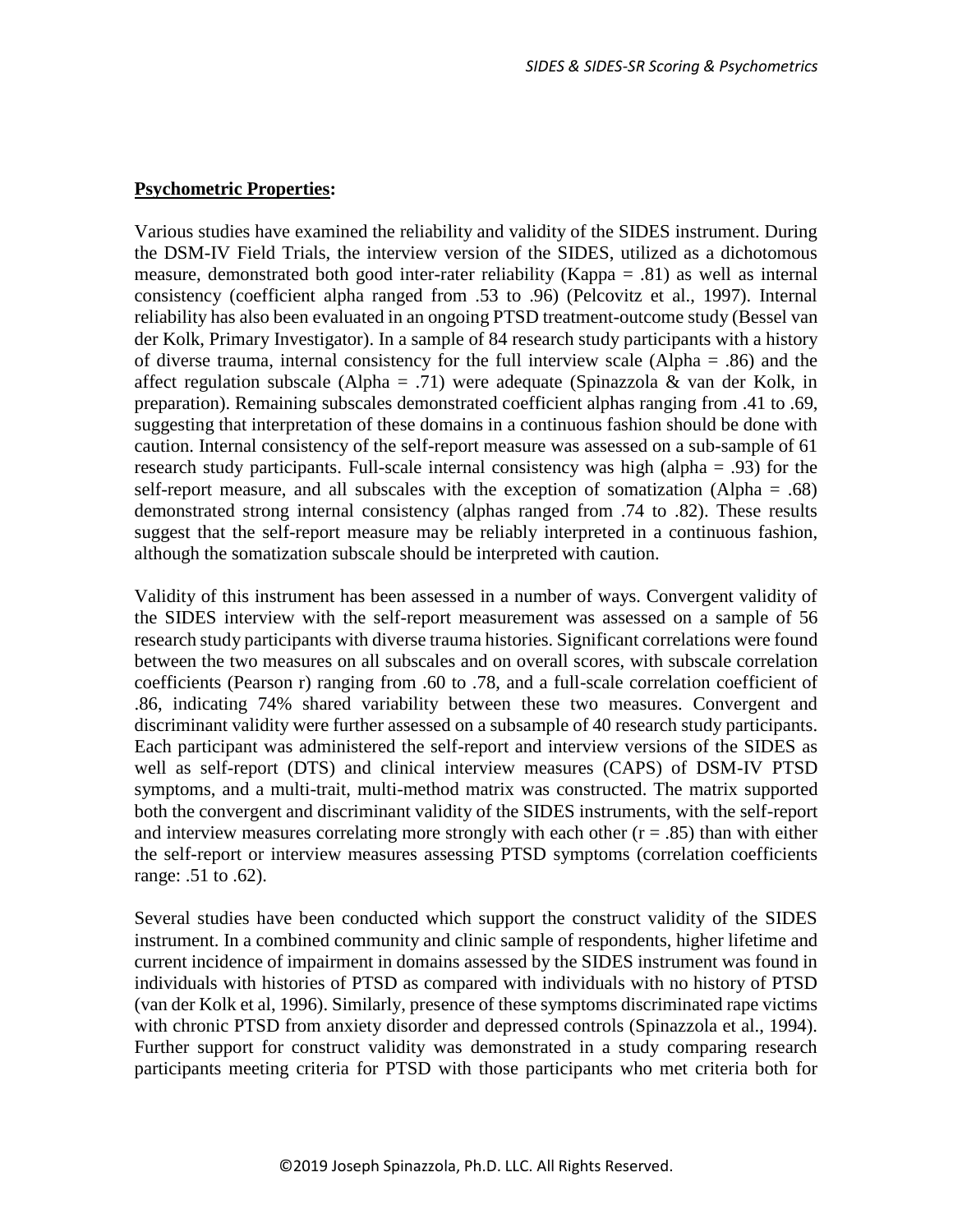PTSD as well as for impairment in the domains assessed by the SIDES instrument. Research participants demonstrating impairment on the SIDES instrument, as compared with those with PTSD alone, demonstrated more extensive comorbid Axis I and Axis II DSM-IV diagnoses, as assessed through the SCID-I and SCID-II instruments, as well as a specific pattern of diagnoses reflective of shared underlying deficits with the Disorders of Extreme Stress construct (i.e., disorders reflective of impairment in affect regulation, somatization, alterations in self-perception, and impairment in relations with others) (Blaustein et al., 2000).

### **NORMS**

The SIDES instruments are unstandardized and no formal normative data exists for these measures. Preliminary information has been gathered from both a clinical sample and a research sample with diverse trauma histories (See Tables 1-3) (Spinazzola & van der Kolk, unpublished data). All individuals within the research sample met current criteria for PTSD, based on clinical interview, while information regarding percentage of individuals meeting criteria for PTSD was not available for the clinical sample. However, individuals within the clinical sample were all seeking services within an out-patient treatment program for individuals with a trauma history. As individuals were not selected for either sample based on DESNOS status, considerable within-sample variability exists, as can be seen in the provided data tables. This variability is considered to be representative of the variability in symptom presentation found within the population of individuals with trauma histories, and is not considered to be solely an artifact of measurement error. However, given this variability, use of these tables for interpretation of individual client results should be done with caution.

### **REFERENCES**

Luxenberg, T., Spinazzola, J., & van der Kolk, B. A. (2001). Complex trauma and disorders of extreme stress (DESNOS) diagnosis, part one: assessment. Directions in Psychiatry, 21, 373-392.

Pelcovitz, D., van der Kolk, B., Roth, S., Mandel, F., Kaplan, S., & Resick, P. (1997). Development of a criteria set and a structured interview for Disorders of Extreme Stress (SIDES). Journal of Traumatic Stress, 10, 3-16.

van der Kolk, B., Roth, S., Pelcovitz, D., Mandel, F., & Spinazzola, J. (2005). Disorders of Extreme Stress: The empirical foundation of complex adaptation to trauma. *Journal of Traumatic Stress 18(5),* 389-399.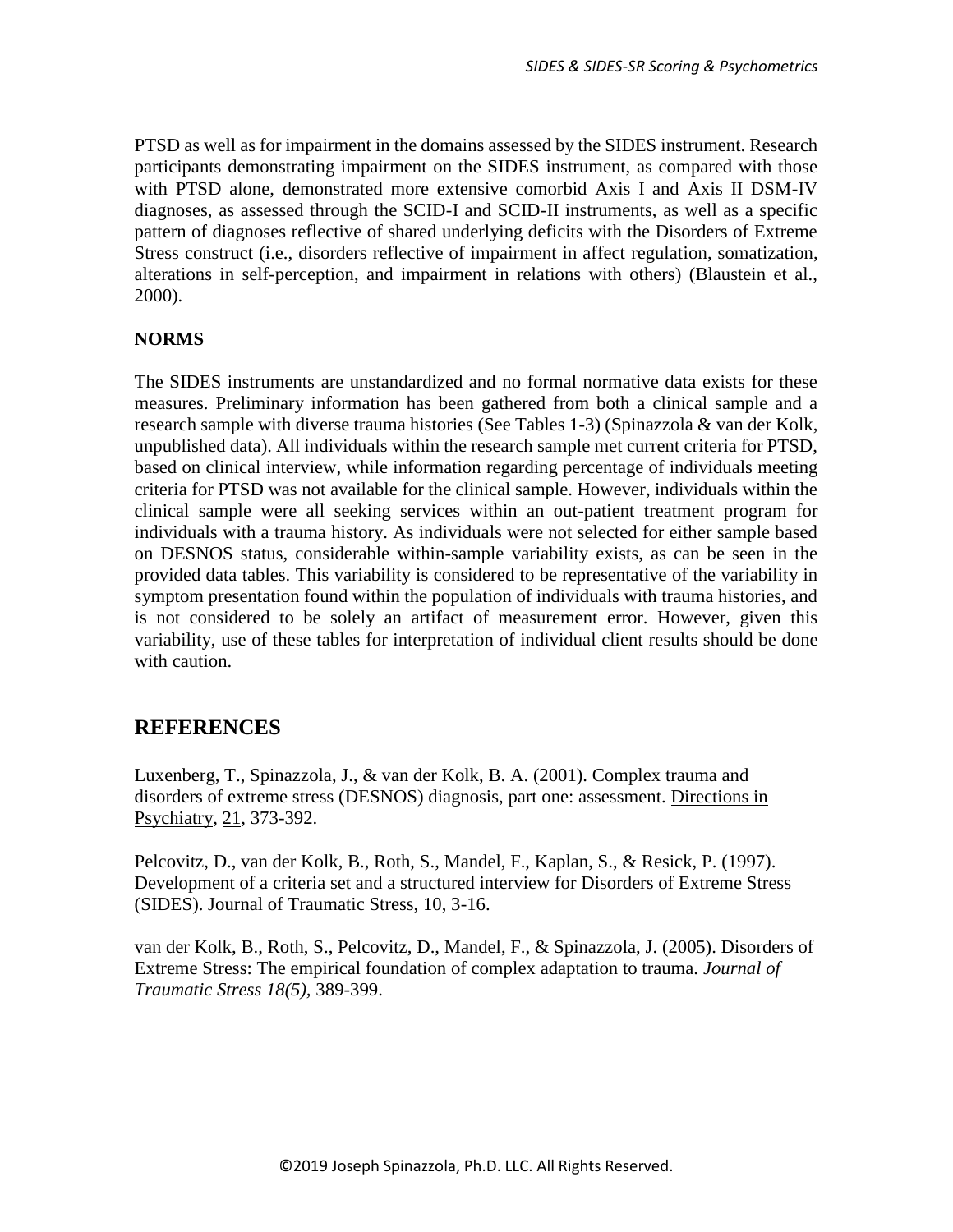**Table 1:** Descriptive statistics for the SIDES self-report instrument (SIDES-SR) based on a clinical sample of 70 trauma-focused outpatient therapy clients with diverse trauma history profiles.

| <b>SIDES</b> Scale                      | <b>Mean:</b>     | <b>Standard</b><br>deviation: | Minimum: | <b>Maximum:</b> | Number of<br>items: | <b>Absolute</b><br>range: |
|-----------------------------------------|------------------|-------------------------------|----------|-----------------|---------------------|---------------------------|
| Affect regulation                       | 18.44            | 8.94                          | 2        | 39              | 19                  | $0 - 57$                  |
| Amnesia and dissociation                | 6.77             | 3.81                          | 0        | 14              |                     | $0 - 15$                  |
| Alterations in self-<br>perception      | 8.76             | 4.37                          | 0        | 17              | 6                   | $0 - 18$                  |
| Alterations in relations with<br>others | $\parallel$ 6.06 | 3.21                          | 0        | 12              | $\mathfrak{S}$      | $0 - 15$                  |
| Somatization                            | 3.77             | 4.10                          | 0        | 15              |                     | $0 - 15$                  |
| Disruptions in systems of<br>meaning    | 5.79             | 3.61                          | 0        | 15              | 5                   | $0 - 15$                  |
| <b>Full scale:</b>                      | 49.59            | 22.52                         |          | 93              | 45                  | $0-135$                   |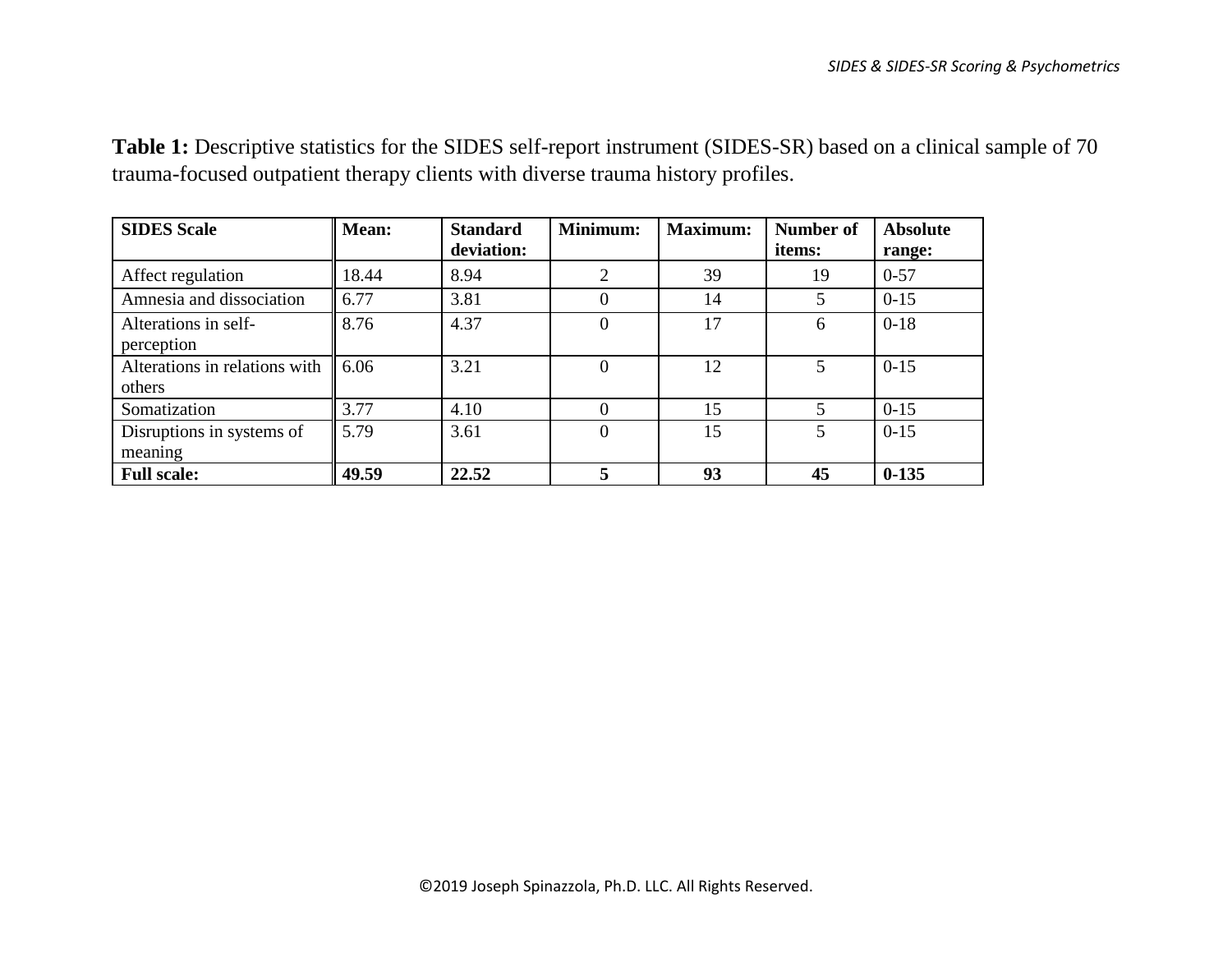**Table 2:** Descriptive statistics for the SIDES self-report instrument (SIDES-SR) based on a research sample of 63 adult trauma-focused clinical research participants with diverse trauma history profiles.

| <b>SIDES-SR Scale</b>                   | Mean: | <b>Standard</b><br>deviation: | Minimum: | <b>Maximum:</b> | Number of<br>items: | <b>Absolute</b><br>range: |
|-----------------------------------------|-------|-------------------------------|----------|-----------------|---------------------|---------------------------|
| Affect regulation                       | 12.63 | 7.20                          | 0        | 28              | 19                  | $0 - 57$                  |
| Amnesia and dissociation                | 4.40  | 3.35                          | $\Omega$ | 13              |                     | $0 - 15$                  |
| Alterations in self-<br>perception      | 6.19  | 3.86                          | $\theta$ | 15              | 6                   | $0-18$                    |
| Alterations in relations with<br>others | 4.45  | 3.44                          | $\Omega$ | 14              | 5                   | $0 - 15$                  |
| Somatization                            | 2.37  | 2.29                          | $\Omega$ | 9               |                     | $0 - 15$                  |
| Disruptions in systems of<br>meaning    | 3.84  | 3.03                          | $\Omega$ | 11              | 5                   | $0 - 15$                  |
| <b>Full scale:</b>                      | 33.62 | 19.12                         | $\bf{0}$ | 74              | 45                  | $0-135$                   |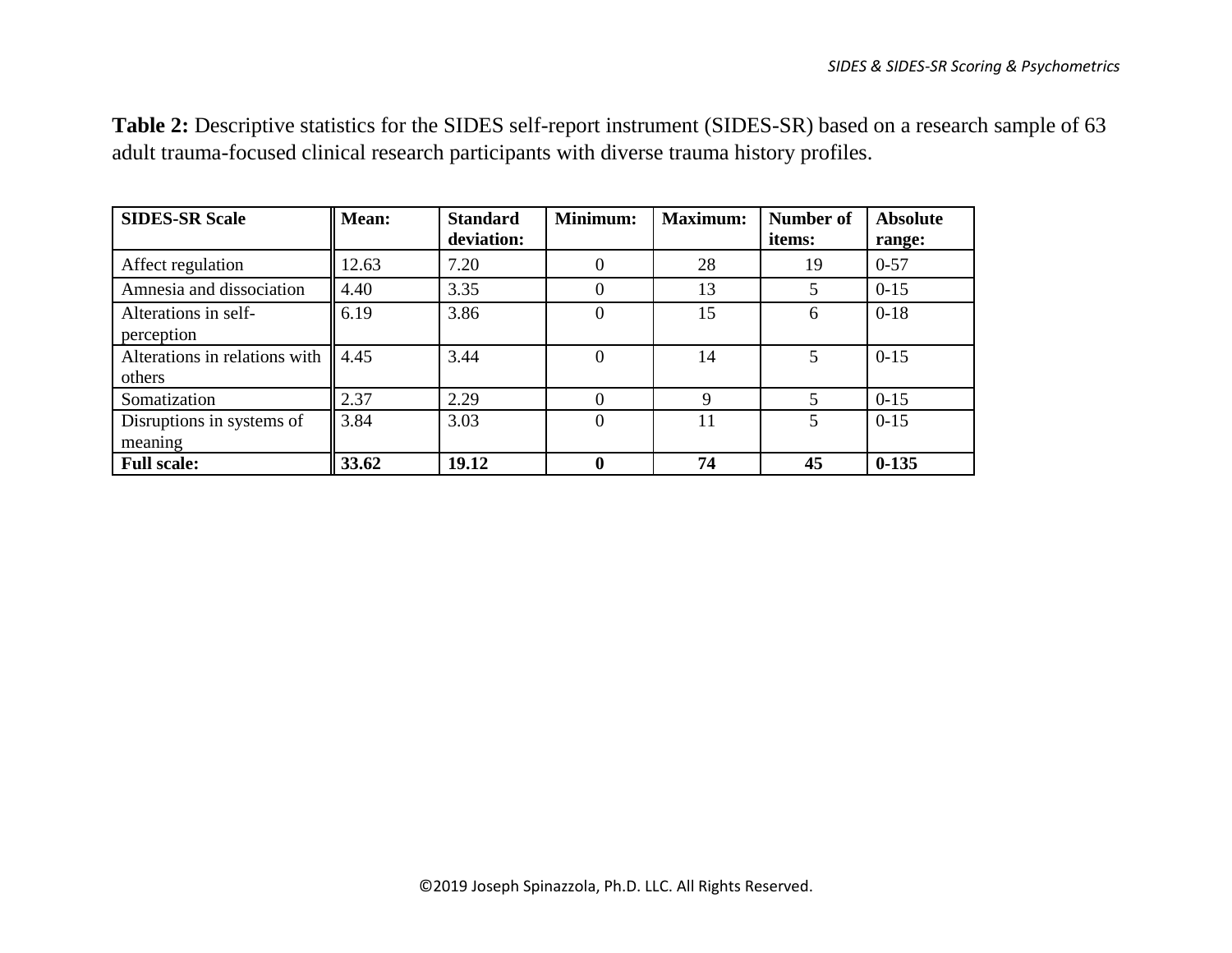**Table 3:** Descriptive statistics for the SIDES clinical interview measure based on a research sample of 84 adult trauma-focused clinical research participants with diverse trauma history profiles.

| Descriptive statistics for the<br><b>SIDES</b> interview measure<br>based on a research sample<br>of 84 subjects with diverse<br>history of trauma. | Mean: | <b>Standard</b><br>deviation: | Minimum: | <b>Maximum:</b> | <b>Number of</b><br>items: | <b>Absolute</b><br>range: |
|-----------------------------------------------------------------------------------------------------------------------------------------------------|-------|-------------------------------|----------|-----------------|----------------------------|---------------------------|
| <b>SIDES Scale</b>                                                                                                                                  |       |                               |          |                 |                            |                           |
| Affect regulation                                                                                                                                   | 12.94 | 6.49                          |          | 27              | 19                         | $0 - 57$                  |
| Amnesia and dissociation                                                                                                                            | 4.39  | 3.11                          | $\Omega$ | 12              | 5                          | $0 - 15$                  |
| Alterations in self-perception                                                                                                                      | 6.33  | 3.35                          | $\theta$ | 14              | 6                          | $0-18$                    |
| Alterations in relations with<br>others                                                                                                             | 4.83  | 2.62                          | $\theta$ | 11              | 5                          | $0 - 15$                  |
| Somatization                                                                                                                                        | 3.86  | 2.80                          | $\Omega$ | 15              | 5                          | $0 - 15$                  |
| Disruptions in systems of<br>meaning                                                                                                                | 4.24  | 3.00                          | $\theta$ | 11              | 5                          | $0-15$                    |
| <b>Full scale: 36.60</b>                                                                                                                            |       | 15.34                         | 6        | 76              | 45                         | $0 - 135$                 |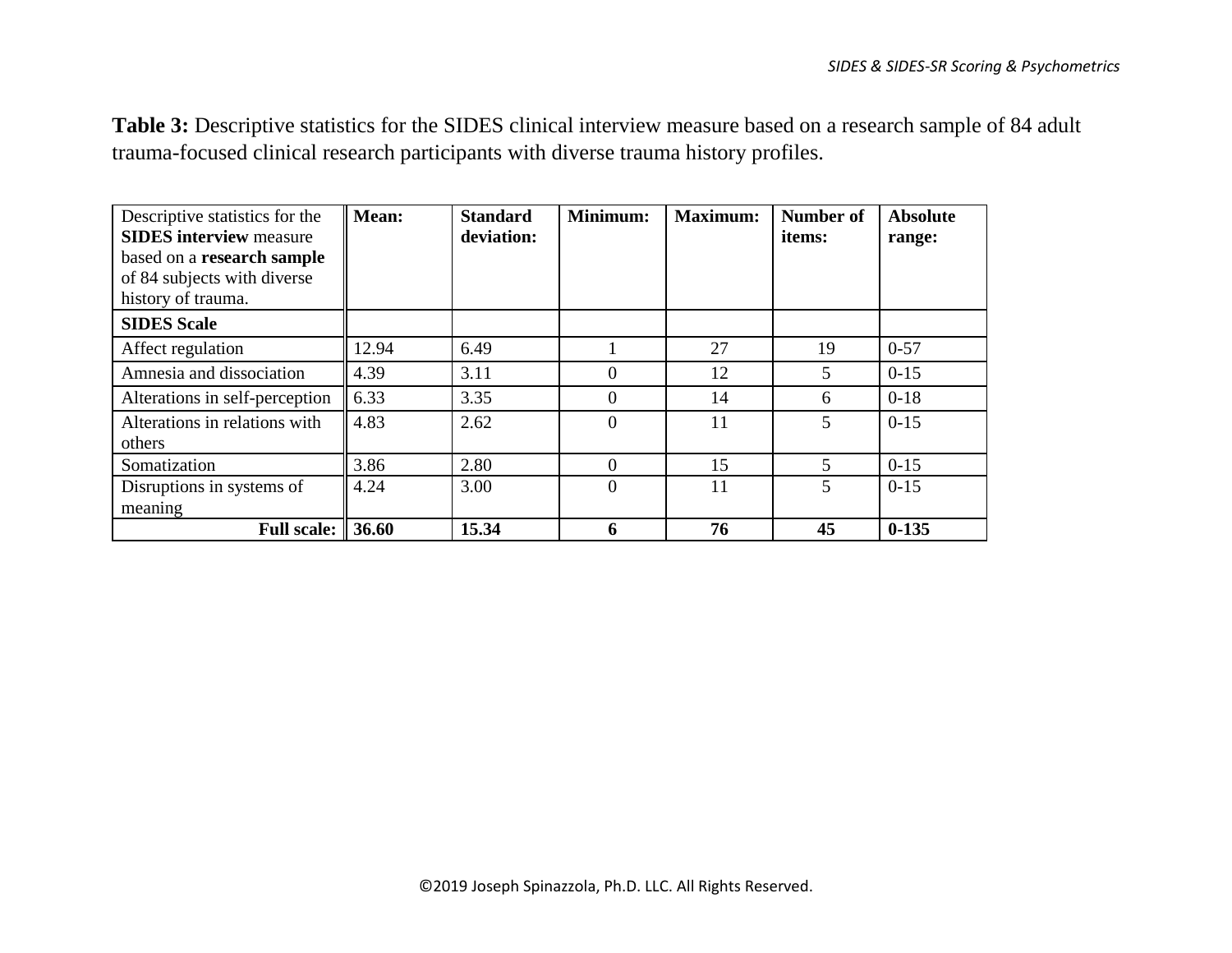# **SIDES Data Entry Sheets**

# **Instructions**

**A.** Translate raw scores from the SIDES into scores on this sheet by circling the appropriate choice, according to the following scoring system:

- 1. For all "Yes" and "No" answers on the SIDES, circle the same on this sheet. (For items 36-40, only one of the somatic symptom types must be circled for a "Yes.")
- 2. For all scores of 0 or 1 or on the SIDES, circle 0 on this sheet.
- 3. For all scores of 2 or 3 on the SIDES, circle the same number on this sheet.
- 4. For all scores of "Not Applicable" on the SIDES, circle \* on this sheet.

| ${\bf 1}$               | Yes No        | 11    | Yes No    | 21     | Yes No    | 31    | Yes No        | 41            | Yes No    |
|-------------------------|---------------|-------|-----------|--------|-----------|-------|---------------|---------------|-----------|
| I. a.                   | $0 2 3 *$     | I. e. | $0 2 3 *$ | II. b. | $0 2 3 *$ | IV.a  | $0 \t2 \t3$ * | VI. a.        | $0 2 3 *$ |
| $\overline{2}$          | Yes No        | 12    | Yes No    | 22     | Yes No    | 32    | Yes No        | 42            | Yes No    |
|                         | $0 2 3 *$     | I. f. | $0 2 3 *$ |        | $0 2 3 *$ |       | $0 2 3 *$     |               | $0 2 3 *$ |
| $\overline{\mathbf{3}}$ | Yes No        | 13    | Yes No    | 23     | Yes No    | 33    | Yes No        | 43            | Yes No    |
|                         | $0 2 3 *$     |       | $0 2 3 *$ |        | $0 2 3 *$ |       | $0 2 3 *$     |               | $0 2 3 *$ |
| $\overline{4}$          | Yes No        | 14    | Yes No    | 24     | Yes No    | 34    | Yes No        | 44            | Yes No    |
|                         |               |       |           |        |           |       |               |               |           |
| I. b.                   | $0 \t2 \t3$ * |       | $0 2 3 *$ |        | $0 2 3 *$ | IV.b. | $0 \t2 \t3$ * | <b>VI. b.</b> | $0 2 3 *$ |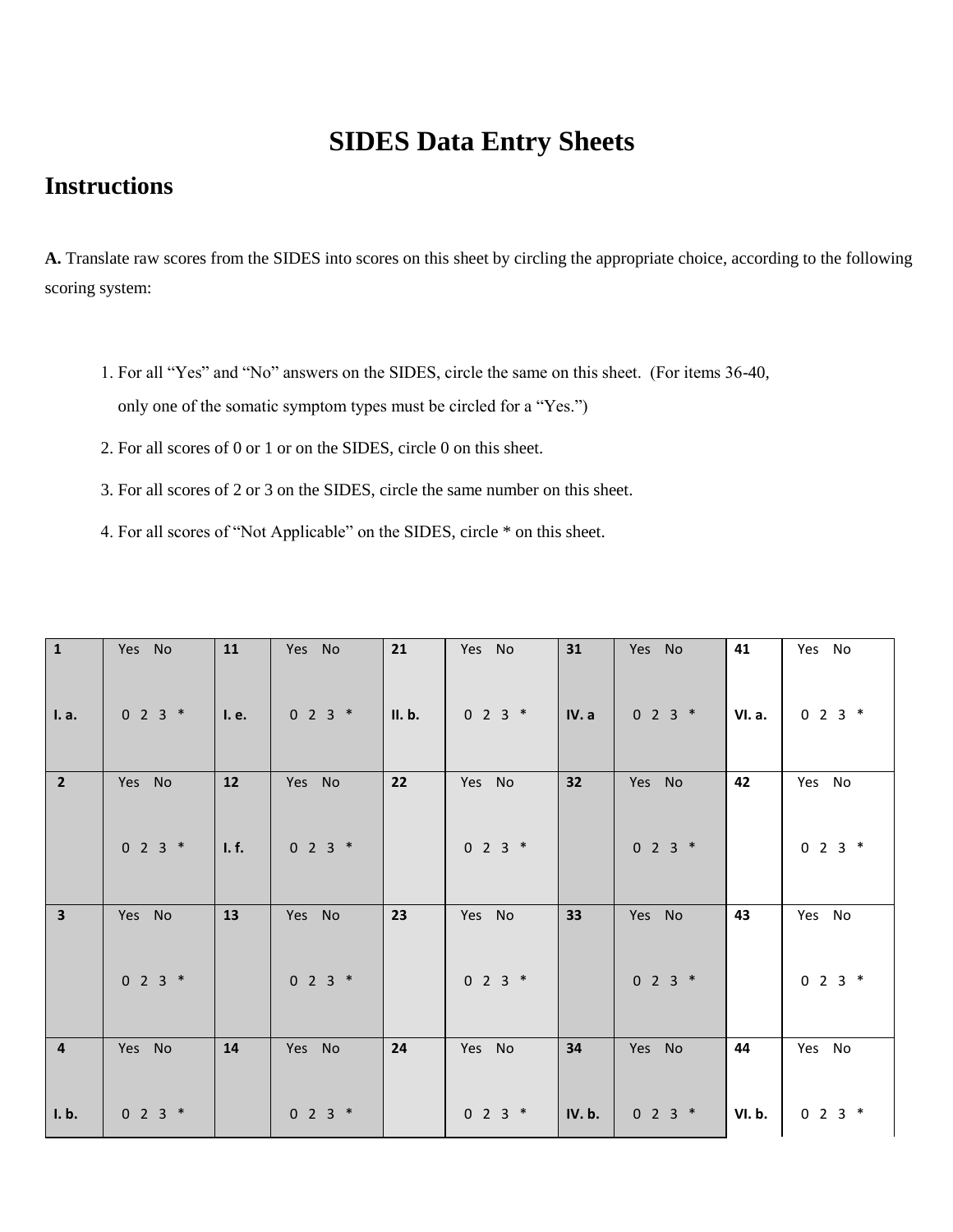| 5 <sup>1</sup> | Yes No    | 15     | Yes No    | 25      | Yes No        | 35            | Yes No        | 45 | Yes No    |
|----------------|-----------|--------|-----------|---------|---------------|---------------|---------------|----|-----------|
|                | $0 2 3 *$ |        | $0 2 3 *$ | III. a. | $0 2 3 *$     | <b>IV. c.</b> | $0 2 3 *$     |    | $0 2 3 *$ |
| $\bf 6$        | Yes No    | 16     | Yes No    | 26      | Yes No        | 36            | Yes No        |    |           |
|                | $0 2 3 *$ |        | $0 2 3 *$ | III. b. | $0 2 3 *$     | V. a.         | $0 2 3 *$     |    |           |
| $\overline{7}$ | Yes No    | 17     | Yes No    | 27      | Yes No        | 37            | Yes No        |    |           |
|                | $0 2 3 *$ |        | $0 2 3 *$ | III. c. | $0 2 3 *$     | V.b.          | $0 2 3 *$     |    |           |
| 8              | Yes No    | 18     | Yes No    | 28      | Yes No        | 38            | Yes No        |    |           |
| I. c.          | $0 2 3 *$ |        | $0 2 3 *$ | III. d. | $0 2 3 *$     | V. c.         | $0 2 3 *$     |    |           |
| 9              | Yes No    | 19     | Yes No    | 29      | Yes No        | 39            | Yes No        |    |           |
|                | $0 2 3 *$ |        | $0 2 3 *$ | III. e. | $0 2 3 *$     | V. d.         | $0 2 3 *$     |    |           |
| ${\bf 10}$     | Yes No    | 20     | Yes No    | 30      | Yes No        | 40            | Yes No        |    |           |
|                | $0 2 3 *$ | II. a. | $0 2 3 *$ | III. f. | $0 \t2 \t3$ * | <b>V. e.</b>  | $0 \t2 \t3$ * |    |           |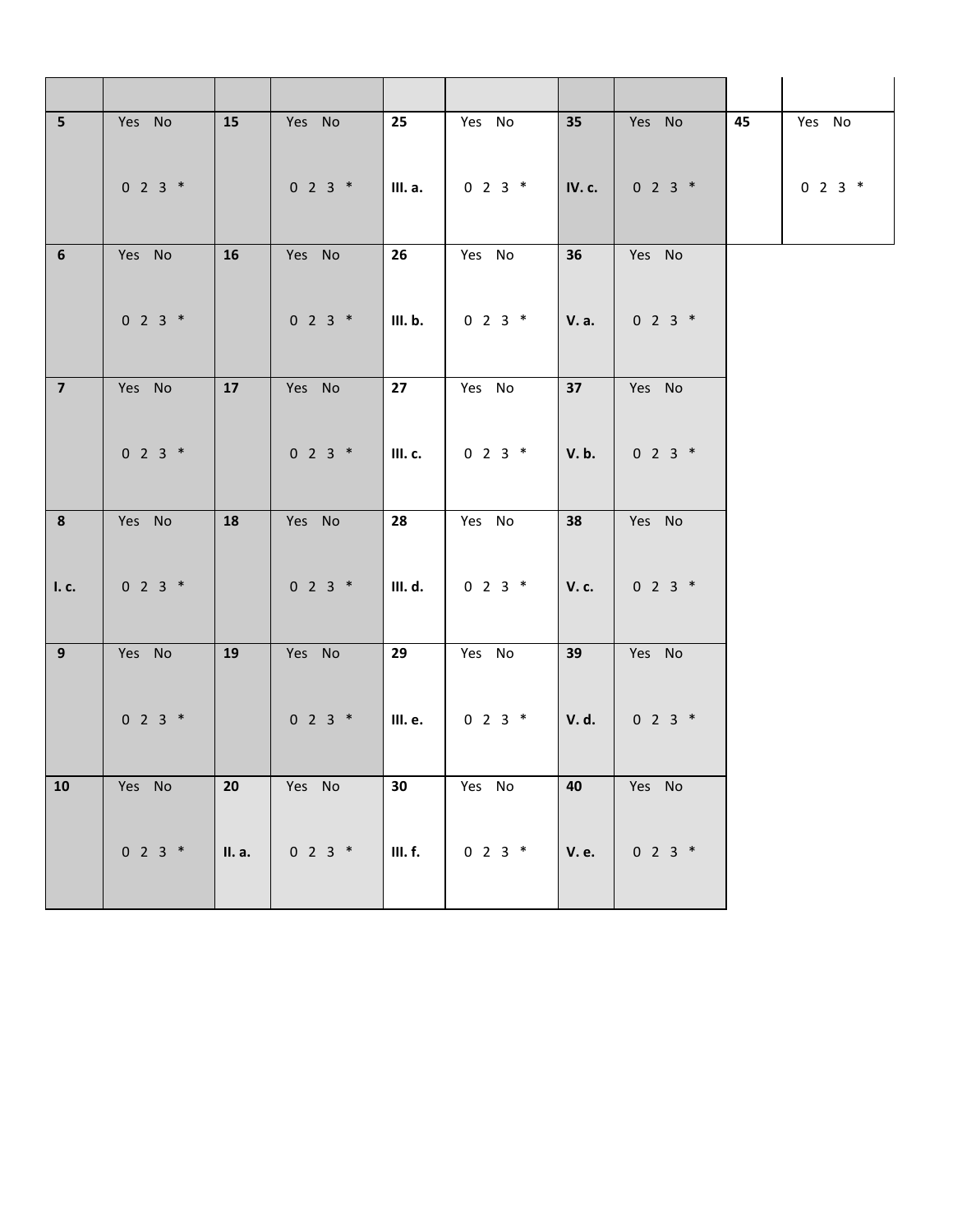**B.** Calculate Lifetime Presence and Current Severity scores from the data above for each subscale of each domain.

1. Calculate Lifetime Presence for each subscale 2. Calculate Current Severity scores for each according to the criteria listed below, and write subscale by averaging scores for all **non-zero** items of "Yes" or "No" for each subscale: each subscale (exclude N/A items from calculations):

*For example, if a client endorses a "1" for Item #1, an N/A For Item #2, and a "2" for Item #3,they would receive an average item score of 2 divided by 1 = 2 for subscale I.a., as the "1" would be recoded as "0" and the N/A item dropped.*

| I.a.   | 2 of items 1-3   | average of items 1-3   |  |
|--------|------------------|------------------------|--|
| I.b.   | 2 of items 4-7   | average of items 4-7   |  |
| I.c.   | 1 of items 8-10  | average of items 8-10  |  |
| I.d.   | item 11          | score for item 11      |  |
| I.e.   | 1 of items 12-18 | average of items 12-18 |  |
| I.f.   | item 19          | score for item 19      |  |
| II.a.  | item 20          | score for item 20      |  |
| II.b.  | 1 of items 21-24 | average of items 21-24 |  |
| III.a. | item 25          | score for item 25      |  |
| III.b. | item 26          | score for item 26      |  |
| III.c. | item 27          | score for item 27      |  |
| III.d. | item 28          | score for item 28      |  |
| III.c. | item 29          | score for item 29      |  |
| III.d. | item 30          | score for item 30      |  |
| IV.a.  | 1 of items 31-33 | average of items 31-33 |  |
| IV.b.  | item 34          | score for item 34      |  |
| IV.c.  | item 35          | score for item 35      |  |
| V.a.   | item 36          | score for item 36      |  |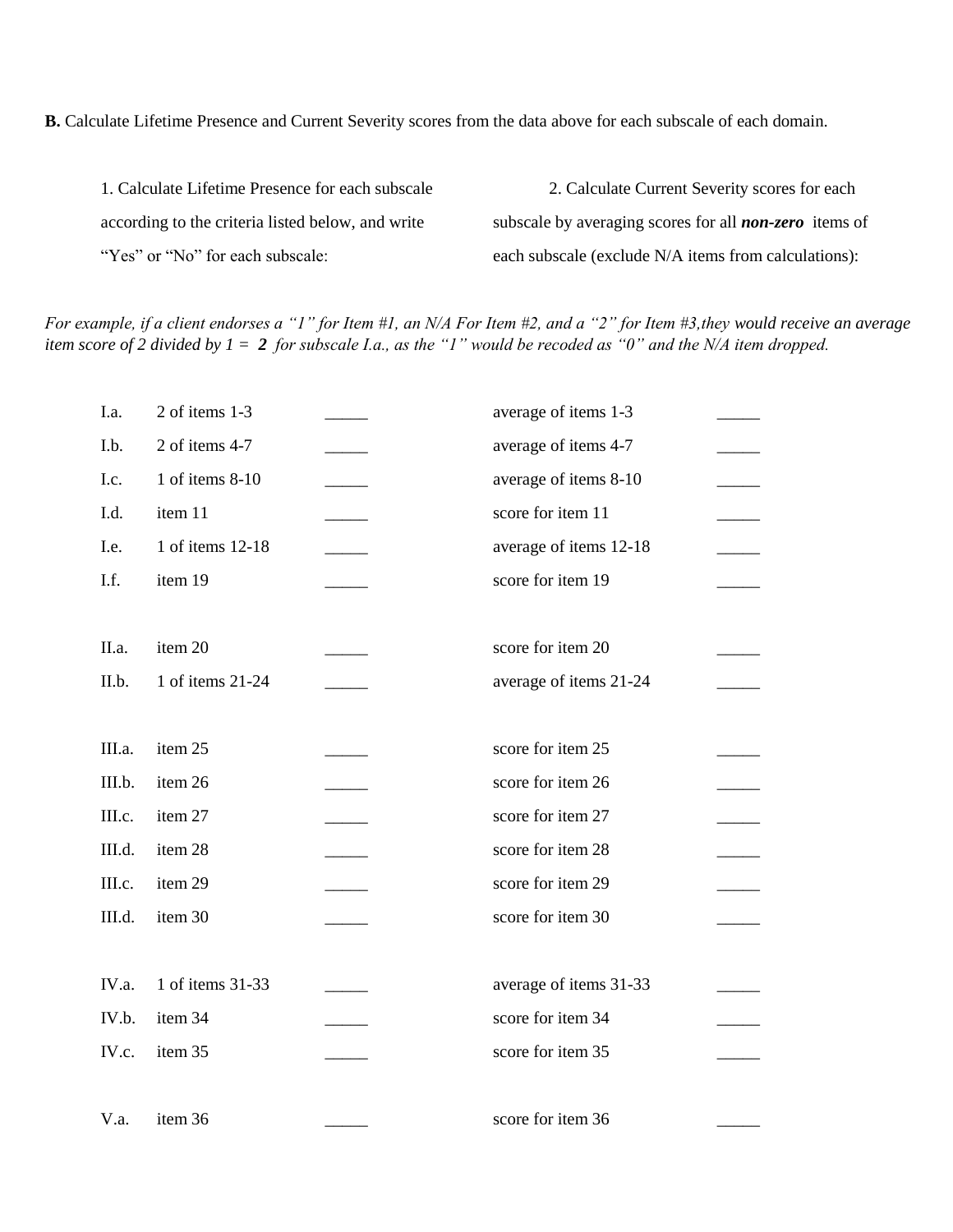| V.b.  | item 37             | score for item 37      |  |
|-------|---------------------|------------------------|--|
| V.c.  | item 38             | score for item 38      |  |
| V.d.  | item 39             | score for item 39      |  |
| V.e.  | item 40             | score for item 40      |  |
|       |                     |                        |  |
| VI.a. | 1 of items 41-43    | average of items 41-43 |  |
| VI.b. | 1 of items 44 or 45 | average of items 44-45 |  |

**C.** Calculate the overall Current Severity for each domain (I-VI) by averaging the all the subscale scores for that domain. Then write the scores Current Severity score for each domain on the corresponding line below.

### CURRENT

### SEVERITY / PRESENCE

|      |  | (Scores of 2 or higher on A and 1 of B-F) |
|------|--|-------------------------------------------|
| П.   |  | (Scores of 2 or higher on A or B)         |
| III. |  | (Scores of 2 or higher on 2 of A-F)       |
| IV.  |  | (Scores of 2 or higher on 1 of A-C)       |
| V.   |  | (Scores of 2 or higher on 2 of A-E)       |
| VI.  |  | (Scores of 2 or higher on A or B)         |
|      |  |                                           |

**D.** Calculate overall Current Presence for each domain by applying the criteria parenthetically stated above. Then write "Yes" or "No" for the Current Presence for each domain on the corresponding line above.

**E.** Copy scores from this page to the corresponding places on the SIDES Score Report Sheet.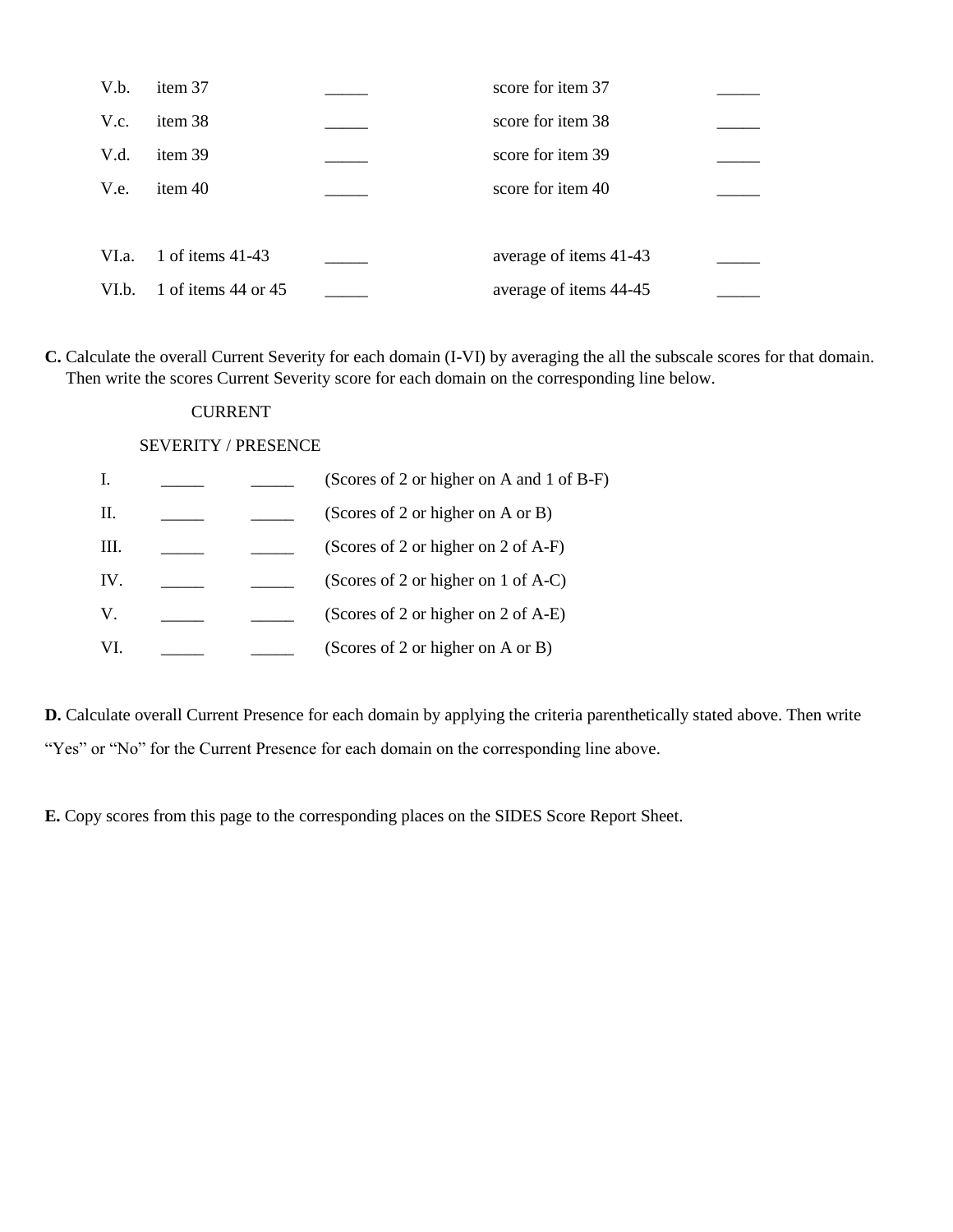# **SIDES Score Report Sheet**

\_\_\_\_\_\_\_\_\_\_\_\_\_\_\_\_\_\_\_\_\_\_\_\_\_\_\_\_\_\_\_\_\_\_\_\_\_\_\_\_\_\_\_\_\_\_\_\_\_\_\_\_\_\_\_\_\_\_\_\_\_\_\_\_\_\_\_\_\_\_\_\_\_\_\_\_\_\_\_\_\_\_\_\_\_\_\_\_\_\_\_\_\_\_\_\_\_

| Scores of 2 or higher are clinically significant.         | <b>LIFETIME</b><br><b>CURRENT</b> |                 |  |                            |
|-----------------------------------------------------------|-----------------------------------|-----------------|--|----------------------------|
|                                                           |                                   | <b>PRESENCE</b> |  | <b>SEVERITY / PRESENCE</b> |
| I. ALTERATIONS IN REGULATION OF AFFECT AND IMPULSES       |                                   |                 |  |                            |
| (A and one of B-F required)                               |                                   |                 |  |                            |
| A Affect Regulation                                       |                                   |                 |  |                            |
| B. Modulation of Anger                                    |                                   |                 |  |                            |
| C. Self-destructive                                       |                                   |                 |  |                            |
| D. Suicidal Preoccupation                                 |                                   |                 |  |                            |
| E. Difficulty Modulating Sexual Involvement/Preoccupation |                                   |                 |  |                            |
| F. Excessive Risk Taking                                  |                                   |                 |  |                            |
| II. ALTERATIONS IN ATTENTION OR CONSCIOUSNESS             |                                   |                 |  |                            |
| (A or B required)                                         |                                   |                 |  |                            |
| A. Amnesia                                                |                                   |                 |  |                            |
| B. Transient Dissociative Episodes and Depersonalization  |                                   |                 |  |                            |
| <b>III. ALTERATIONS IN SELF-PERCEPTION</b>                |                                   |                 |  |                            |
| (Two of A-F required)                                     |                                   |                 |  |                            |
| A. Ineffectiveness                                        |                                   |                 |  |                            |
| <b>B.</b> Permanent Damage                                |                                   |                 |  |                            |
| C. Guilt and Responsibility                               |                                   |                 |  |                            |
| D. Shame                                                  |                                   |                 |  |                            |
| E. Nobody Can Understand                                  |                                   |                 |  |                            |
| F. Minimizing                                             |                                   |                 |  |                            |